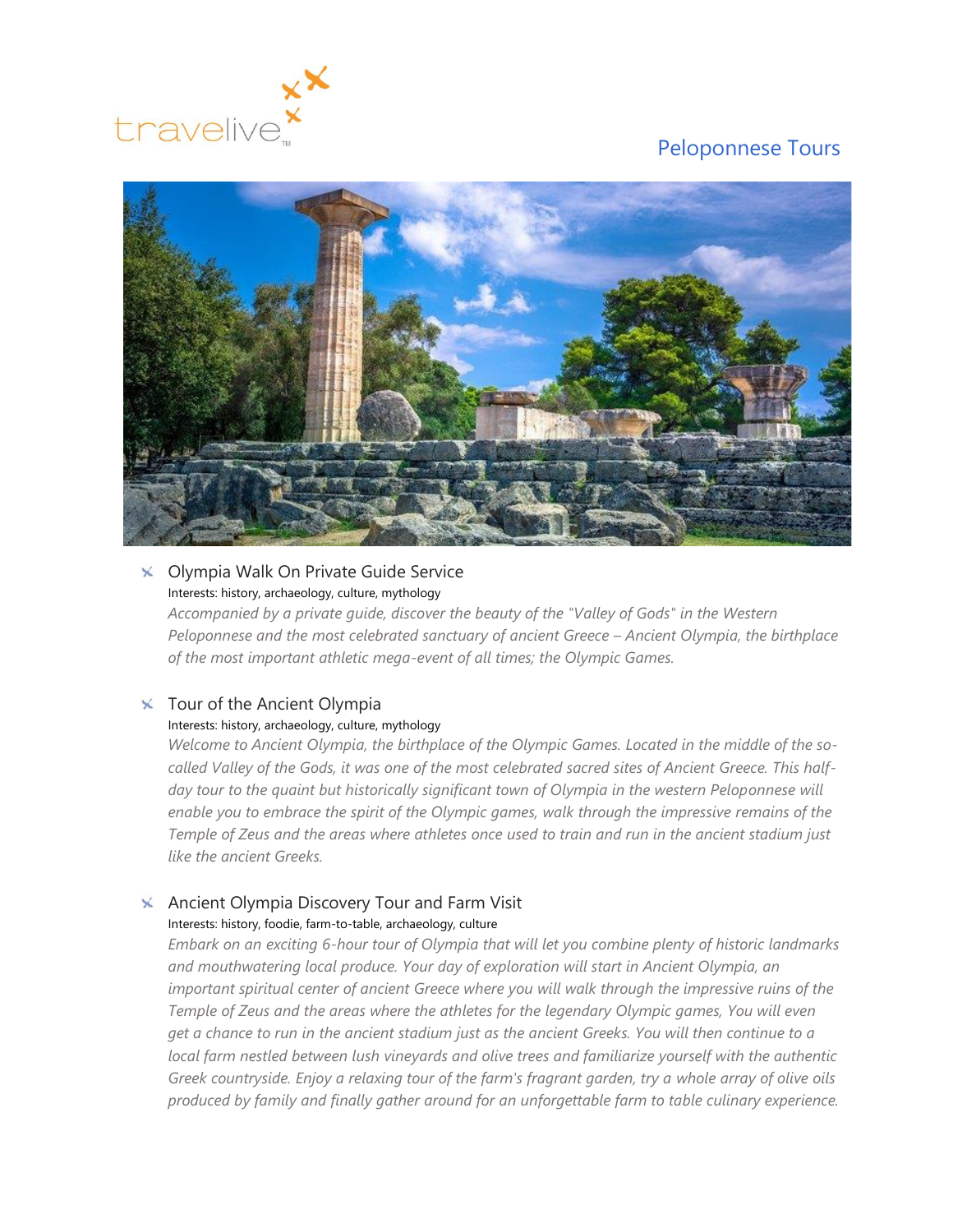



## **X** Tasting Discovery Tour at Olympia Land Interests: foodie, wine, culture

*Discover the area of Olympia and its local culinary treasures on your tour today. Your first stop will be at an olive oil mill, where you will more about the meticulous procedures of olive oil making, and where you will have the opportunity to sample the distinct olive oil on fresh bread. Your next stop*  will be at a local winery, where you will gain insight into the area's grape varieties and winemaking *traditions and taste unique varieties of wine. Finally, you will also visit a traditional honey workshop, where its owner, a beekeeper, will reveal the way that the beehives are maintained and harvested.*

## $\times$  Tour of Mystras and Olive Oil Museum in Sparta Interests: history, culture

*Get ready for a full-day exploration of the historic town of Mystras with your professional guide. Walk through Byzantine paths and visit the Frankish and Ottoman monuments and then discover the city of heroes – Sparta. Your last stop of the day will be the enchanting Olive Oil Museum where you will have the opportunity to find out more about the history and ancient techniques of producing the staple of Greek cuisine, olive oil.*

## $\times$  Tour to the Villages of Mani

#### Interests: history, nature, architecture

*During this tour of the magnificent villages of Mani, you will be able to discover the untouched and wild beauty of the Peloponnese. Wander through the cozy alleys of Areopoli, relax in Limeni, revel in the breathtaking views in Ιtilos and visit one of the landmarks of Mani, the Diros cave. Accompanied by an expert guide, you will enter the cave and embark on an underground boat tour to admire the stalactites and stalagmites within this magnificent natural structure.*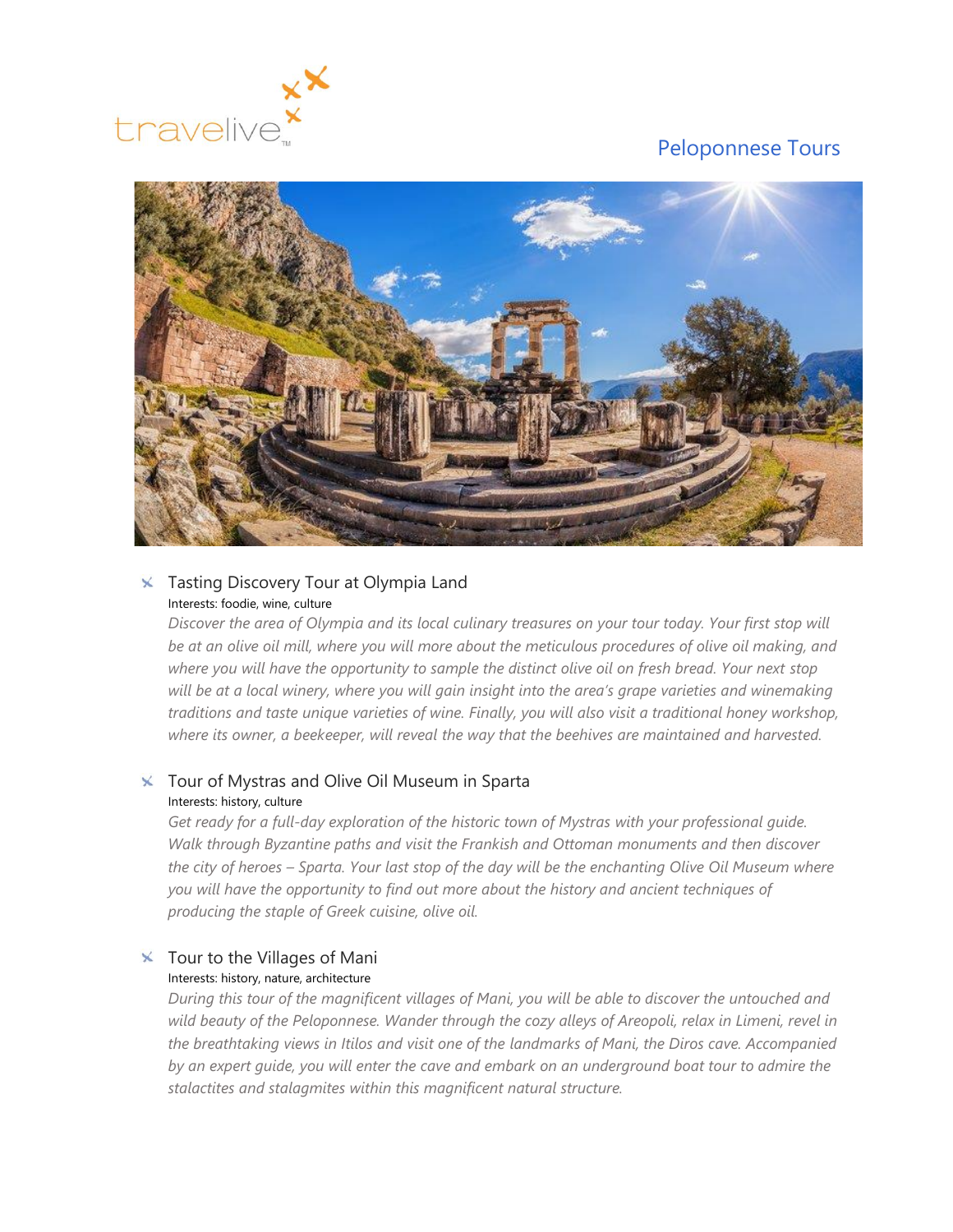



#### **X** Delphi Walk On Private Guide Service Interests: history, mythology, archaeology, architecture

*Discover the myths and riches of Delphi with a private guide at your disposal.*

## $\times$  Meteora Walk on Private Guide Service

#### Interests: architecture, nature

*Explore the amazing and unique worldwide phenomenon of Meteora and it's monasteries perched atop rock formations with a private guide at your disposal.*

# $\times$  Tour of the Monemvasia Castle

### Interests: history, architecture, culture

*Embark on a 2-hour walking tour of Monemvasia during which you will discover the Upper and Lower old town, accompanied by a local guide. Wander through the picturesque and winding narrow streets, explore the fortress walls, and the churches in order to step back in time and imagine the life of this mythical castle town through the centuries. Gazing at Myrtoo Sea below the imposing rock, relive the stories and the legends, listen to poems written about Monemvasia and learn more about the local history, architecture and culture.*

# $\times$  A Chill out Day in Elafonisos

### Interests: sun & sea activities, nature

*One of the most beautiful and well-known beaches in Peloponnese is located on the island of Elafonisos. Simos beach has crystal blue waters, white sand and will give you an amazing opportunity to relax. Giving you as much time as you wish to enjoy the beach this tour is all about having good times. Right next to this beautiful beach you can find traditional taverns where you can try local Greek delicacies.*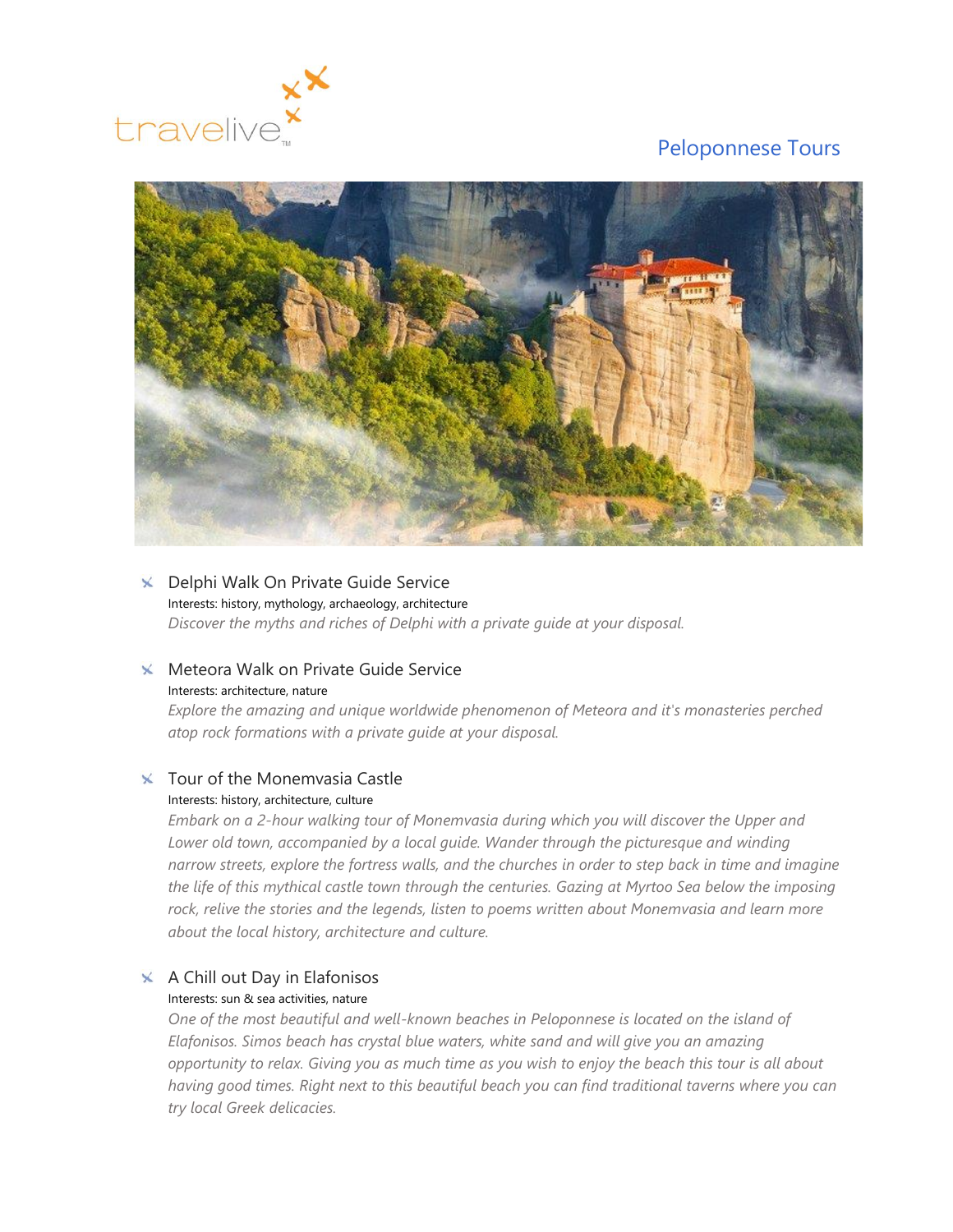



### $\times$  Olive Oil and Wine Tour Interests: foodie, wine, culture

*Driving up to the slopes of Laconia, you will visit a Byzantine Mansion with a very long culinary history in wine and olive oil making. Walk in the estate's olive grove and discover the secrets of traditional cultivation. Enjoy a guided tour of the olive oil museum as you learn the original methods once used in olives oil making in the Laconia region and taste extra-virgin olive oil and varieties of olives. Continue your experience with a wine tasting of specially selected Monemvasian wines from the mansion's cellar, and finally pamper your taste buds with a rich meal, lovingly prepared with the freshest ingredients.*

## $\times$  Cooking Experience

#### Interests: cooking, foodie, wine

*Experience a unique cooking class and gain insight into the Mediterranean diet and traditional cuisine of the region. Visit a specially designated area in a traditional mansion, a short drive from Monemvasia castle for a curated cooking class that will introduce you to Greek Gastronomy. You will learn about the characteristics of the local cuisine with its distinct quality and fresh and organic local ingredients used to create memorable flavors. Partake in this engaging process and discover the best-kept secrets of Laconian cuisine. Complete your culinary experience by enjoying the dishes you helped prepare and with a tour of the mansion's olive oil museum where you will get to sample the local wines in its cellar.*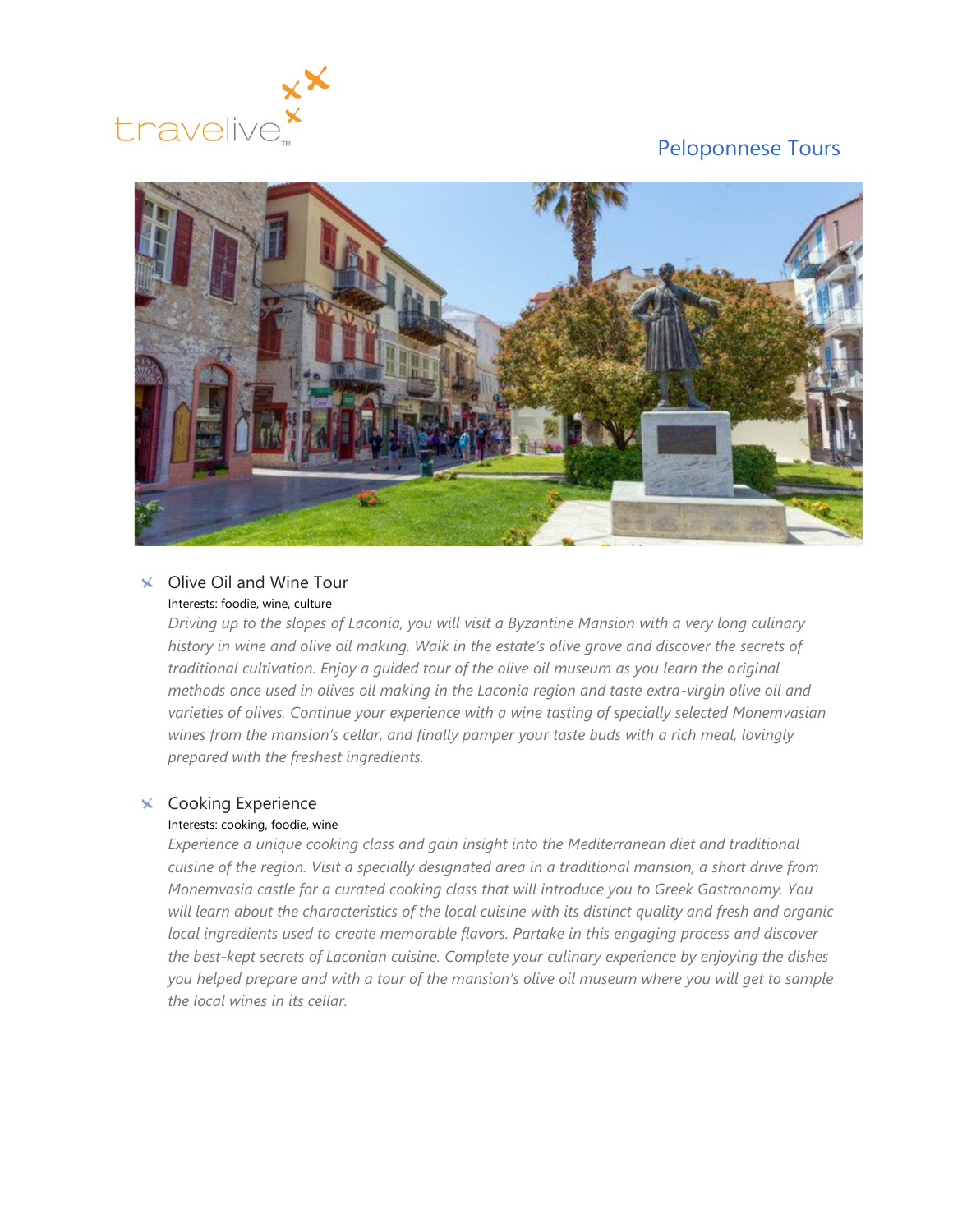



#### $\times$  Nafplio Walking Tour Interests: culture, history, outdoor activities

## *Welcome to Nafplio! One of the most beautiful towns in the area of Argolis as well as one of the most romantic cities all over Greece, Nafplio was the first capital of the newly born Greek state between 1823 and 1834. The city also has its place in Greek mythology, according to which it was founded by Nafplios, the son of god Poseidon and the daughter of Danaus Anymone. Its history traces back to the prehistoric era when its soldiers participated in the Argonautic expedition and the Trojan War. Walk in the picturesque alleys of this charming city, explore the most popular sites, and experience its most iconic landmarks accompanied by a licensed guide. Look for traces of Franks, Venetians, and Ottomans in the architecture of the city, while enjoying the scents of fragrant Mediterranean greenery that surround the city and its castles.*

## $\times$  Food Tour in Nafplio

#### Interests: foodie, culture, history

*Walk to the most beautiful sites of the old city of Nafplio, learn their history and along with the city tour explore hidden culinary treasures. Discover the carefully selected food shops and, depending on each period, taste some of the finest delicacies, cheeses, wines, coffees and ice creams available in the city.*

## $\times$  Cycling Tour in Nafplio

### Interests: cycling, nature, outdoor activities

*After meeting your driver at the hotel, you will head towards the Palamidi Castle where you will be greeted by your tour leader, collect your bicycle and all necessary equipment and start your cycling adventure discovering the beauties of Nafplio and its surroundings. Bike downhill, visit a long sandy*  beach and recharge your batteries with a traditional picnic before continuing uphill following the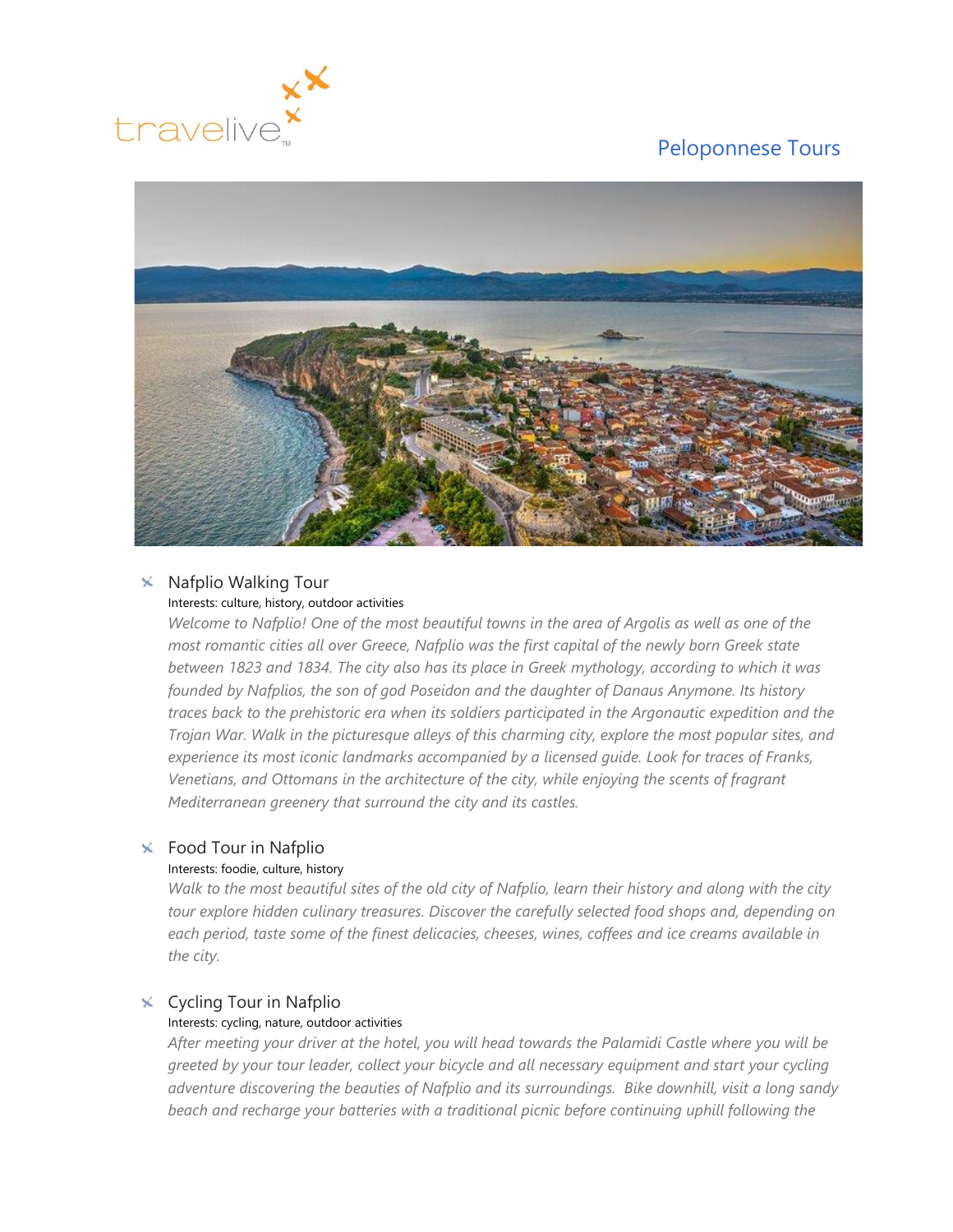

*seaside path until you reach a charming chapel. After exploring the church you will start your journey back to Nafplio with the amazing view of the Argolic Gulf as your backdrop.*

# $\overline{\mathsf{K}}$  Hiking to the Secret Path of Palamidi Castle

### Interests: hiking, history, architecture, outdoor activities

*Embark on a hiking adventure in the heart of Nafplio starting with the corners and alleys of this vibrant town that are often overlooked by tourists. You will then continue along a forgotten path that will lead you directly up to Palamidi Castle. Once you reach the castle, you will have the chance to explore its surroundings and even opt for a guided tour with a licensed guide should you wish to add it to your itinerary. Last but not least, you will then make your way back to the starting point of this tour by descending down 999 steps while you revel at the beautiful view of the city.*

## $\times$  Mycenae Tour and Ceramic Workshop

### Interests: history, archaeology, architecture, mythology, pottery

*Embark on a tour of one of the most important archaeological sites in Greece, Mycenae. The fortified citadel is nested over the fertile plain of Argolis near the seashore in the northeast Peloponnese. Accompanied by a licensed guide explore the home of the legendary Agamemnon and the remains of the kingdom that was, for four centuries in the second millennium BC, the most powerful in Greece. Explore the remains of the ancient city, visit the famous Lion Gate, the arched tombs and immerse yourself in the myths of the city that was, according to Homer, founded by Perseus, the son of Danae and Zeus. Continue your tour with a visit to a ceramic workshop, learn the techniques of pottery, and under the guidance of your instructor try to imitate one of the ancient artifacts you saw at the archaeological museum of Mycenae. Your completed masterpiece will be carefully boxed so that you may keep it as a unique souvenir from Greece.*

### $\times$  Tour to Mycenae and Epidaurus

#### Interests: history, archaeology, architecture, mythology

*The Peloponnese is steeped in history, filled with archaeological sites, stories, myths, and legends. A tour of Mycenae and Epidaurus is certainly a journey through time as you pass UNESCO World Heritage Sites, Ancient ruins and citadels. Your first stop will be the ancient city of Mycenae, one of the most important archaeological sites in Greece and the center of Mycenaean culture that dominated mainland Greece, the Aegean islands, and the shores of Asia Minor during the late Bronze Age era (circa 1600-1100). Your next stop will be the city of Epidaurus and its world-famous amphitheater. This location is the birthplace of Psychagogia, meaning entertainment, in every sense of the word. Originally built as a place for patients to have therapeutic fun, this ancient theatre and UNESCO World Heritage Site is still very much alive today with summer festivals and regular theater performances. Take in the scenery and the serenity of the area and see for yourself why the ancients chose this place to construct the most famous Asclepion or holistic healing center.*